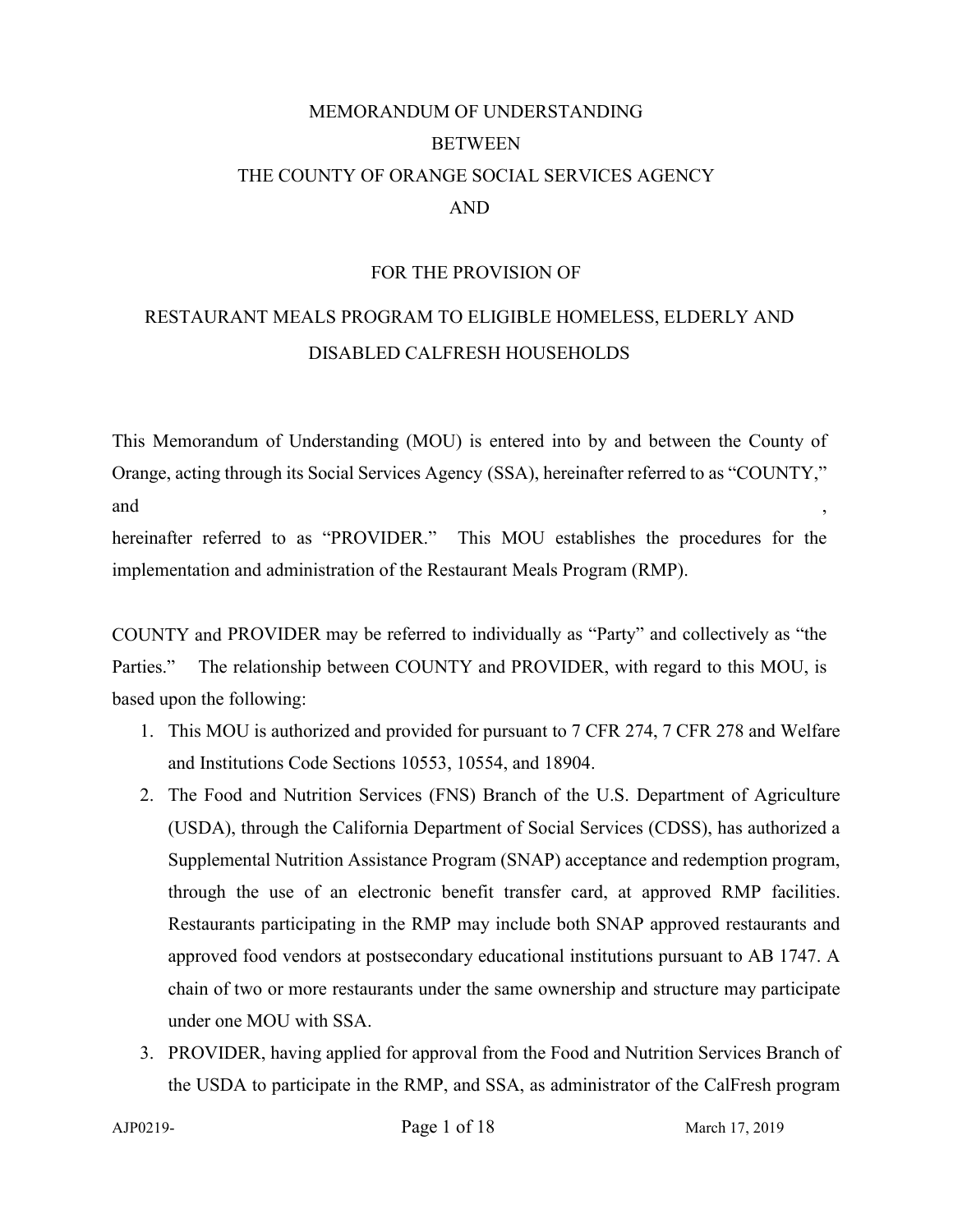in Orange County to eligible homeless, elderly and disabled persons within the County of Orange agree to enter into this MOU for purposes of implementing the RMP.

- 4. This MOU sets forth the procedures authorized by both the COUNTY's SSA Director and the PROVIDER, for their respective employees to follow in providing services.
- 5. This non-financial MOU is a legally binding agreement based on the promises of the Parties.
- 6. This MOU constitutes the entire understanding between PROVIDER and the COUNTY relating to the Restaurant Meals Program, and supersedes and rescinds all prior written agreements with respect to PROVIDER's participation in the Restaurant Meals Program.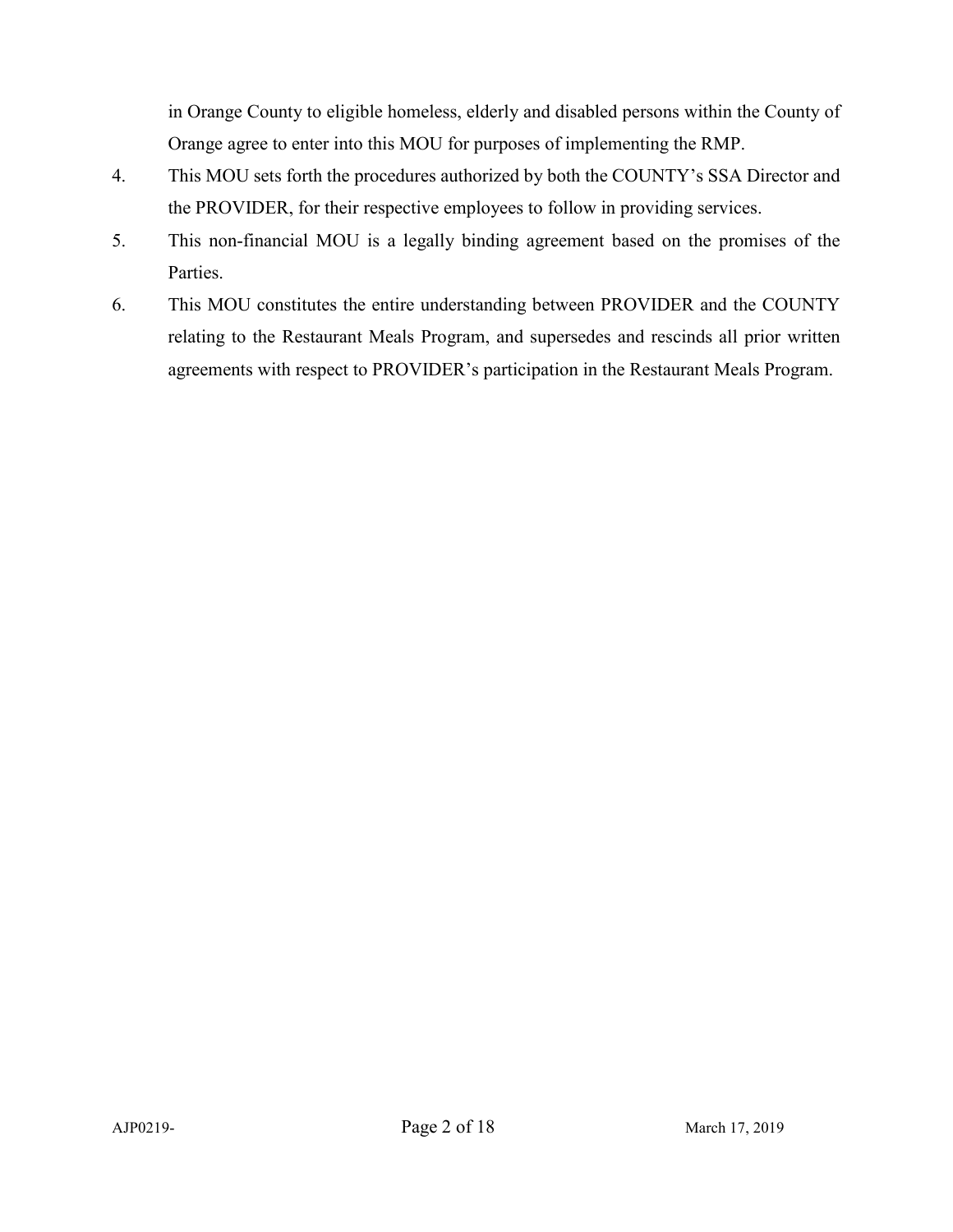## TABLE OF CONTENTS

| 2.  |                                                          |  |
|-----|----------------------------------------------------------|--|
| 3.  |                                                          |  |
| 4.  |                                                          |  |
| 5.  |                                                          |  |
| 6.  |                                                          |  |
| 7.  |                                                          |  |
| 8.  |                                                          |  |
| 9.  |                                                          |  |
| 10. | PUBLICITY, LITERATURE, ADVERTISEMENTS AND SOCIAL MEDIA11 |  |
| 11. |                                                          |  |
| 12. |                                                          |  |
| 13. |                                                          |  |
| 14. |                                                          |  |
| 15. |                                                          |  |
| 16. |                                                          |  |
| 17. |                                                          |  |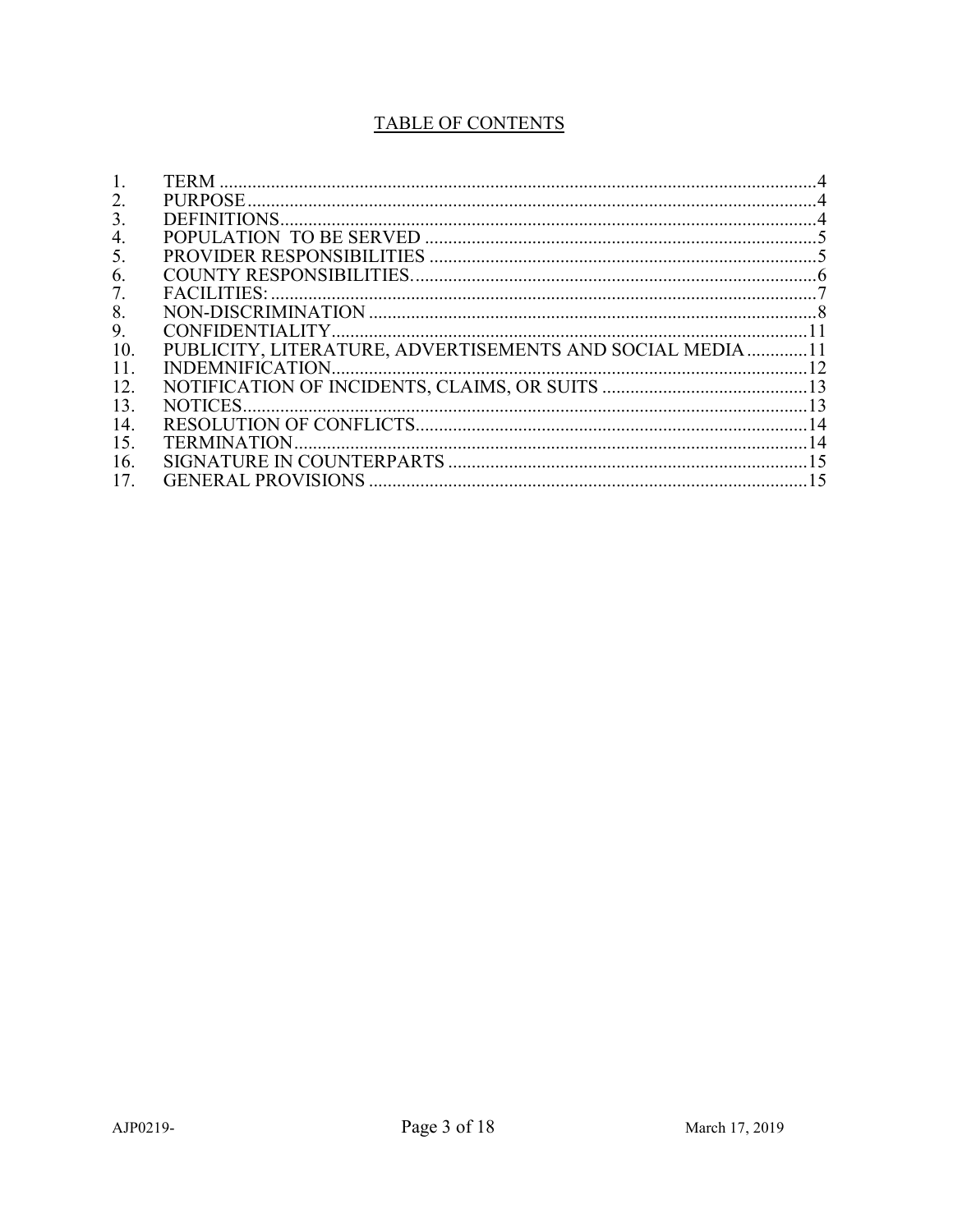#### 1. TERM

The term of this MOU shall commence upon execution by both Parties and approval of PROVIDER's application by Food and Nutrition Services, and terminate on April 30, 2025, unless earlier terminated pursuant to the provisions of Paragraph [15](#page-13-0) of this MOU; however, the Parties shall be obligated to perform such duties as would normally extend beyond this term, including, but not limited to, obligations with respect to indemnification, reporting, and confidentiality.

#### 2. PURPOSE

The purpose of this MOU is to establish the procedure for the implementation and administration of the RMP for PROVIDER locations in Orange County that serve eligible homeless, elderly, and disabled CalFresh households utilizing an electronic benefit transfer card at restaurant facilities approved by the USDA, for individuals who meet the criteria in Paragraph [33.1,](#page-0-0) below. Through the provision of services, PROVIDER will increase food acess for Participants who do not have a place to store or cook food, are not able to prepoare food, or lack access to a grocery store.

#### 3. DEFINITIONS

- $3.1$ Low Cost Meals: Meals that cost less than what would be charged to customers not using CalFresh benefits; or discounted meals already offered to certain customers; or advertised special or sale priced meals offered to all customers.
- $3.2$ EBT Card: Golden State Advantage Electronic Benefit Transfer card allowing Participants electronic access to their CalFresh benefits.
- $3.3$ Participants: People eligible pursuant to California Department of Social Services MPP Regulations  $63-102(e)$  to receive Low Cost Meals through the RMP. This population is limited to homeless, disabled, and elderly (age sixty (60) and older) individuals receiving CalFresh benefits.
- $3.4$ Healthy Meal: Meals that include one (1) or more of the following fresh, baked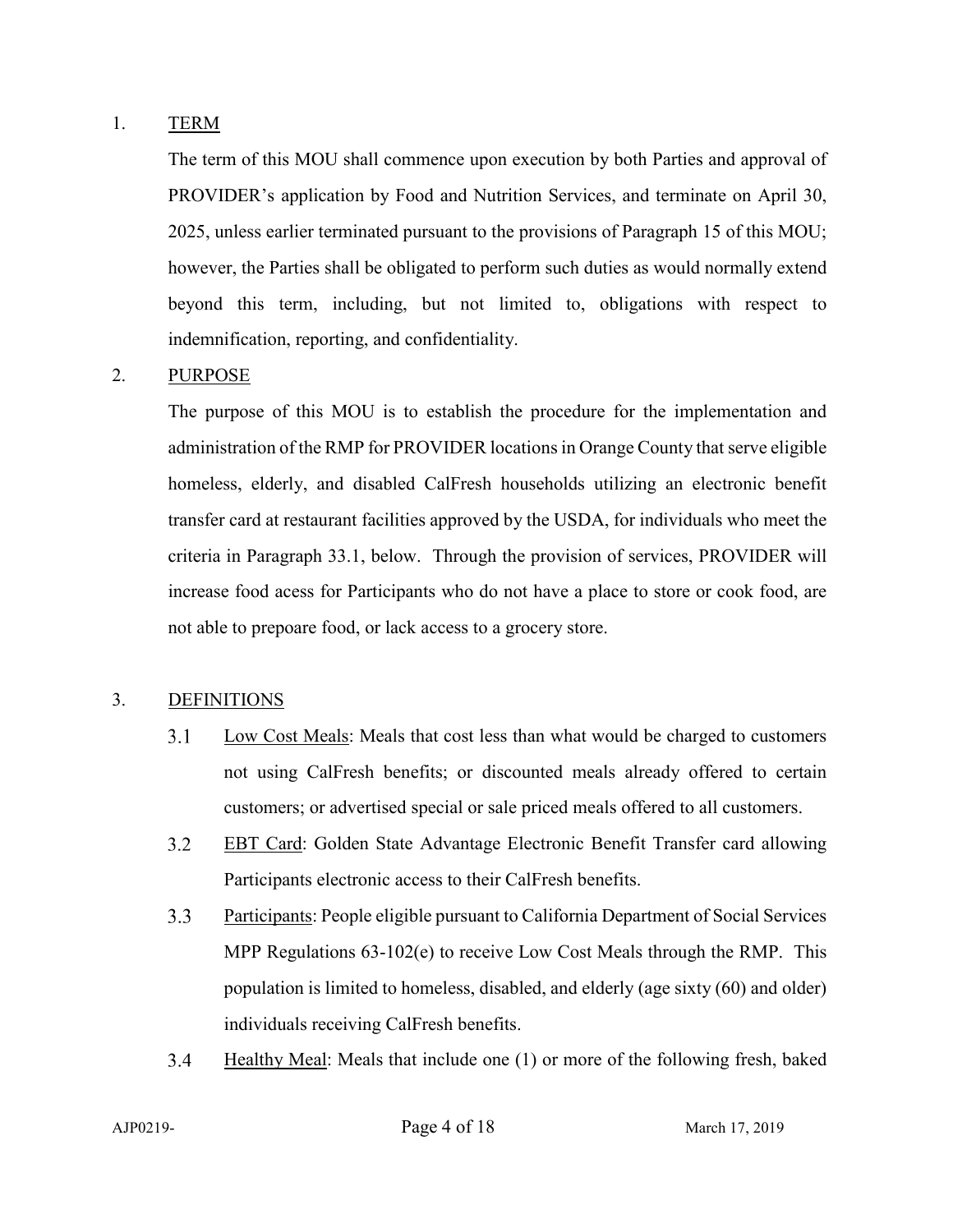or grilled items: fruits, vegetables, poultry, fish, or low fat meats.

### 4. POPULATION TO BE SERVED

PROVIDER shall provide Low Cost Meals and Healthy Meal options to eligible homeless, elderly, and disabled CalFresh households at PROVIDER Orange County locations.

#### 5. PROVIDER RESPONSIBILITIES

- 5.1 Have its food services physically located in Orange County and provide a Low Cost Meal with options for Healthy Meals for breakfast, lunch, and/or dinner during the PROVIDER'S regular business hours to Participants.
- 5.2 Provide a copy of the USDA SNAP Application for Meal Services approval to the County for PROVIDER to participate in the RMP. Copies shall be mailed to County pursuant to Paragraph [13.](#page-12-0)
- 5.3 Abide by the rules and regulations of the USDA regarding the acceptance of CalFresh benefits using the EBT Card. Refrain from any illegal or unauthorized EBT Card transactions.
- 5.4 Obtain and utilize USDA approved Point of Sale (POS) equipment compatible with RMP EBT transactions. PROVIDER is responsible for any maintenance and vendor costs associated with POS equipment and services. The POS equipment is the property and responsibility of the PROVIDER.
- $5.5$ Post COUNTY's designated signage or decal in a manner and place prescribed by COUNTY informing the general public of PROVIDER's participation in the RMP. COUNTY designated signage and decal shall be the property of the COUNTY, and the COUNTY reserves the right to remove or alter the signage or decal in any way.
- 5.6 Collect payment from Participants by the use of the EBT Card or a combination of EBT Card and cash. EBT Cards cannot be used to give cash back to Participants.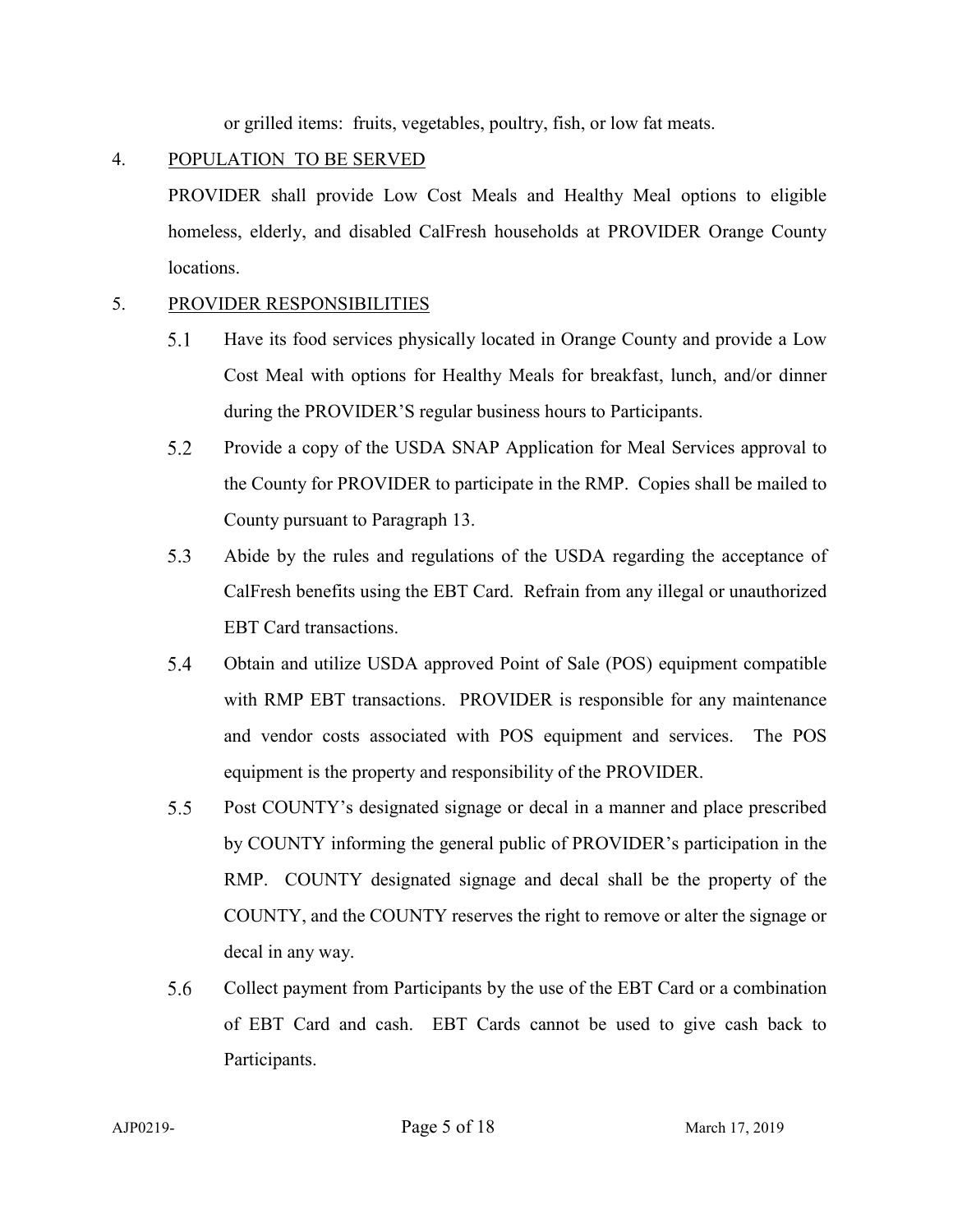- 5.7 Shall not include a service gratuity in the cost of the meals to be offered, and shall not accept CalFresh benefits as payment of a gratuity. PROVIDER is also prohibited from charging a sales or meals tax to any Participant.
- 5.8 Prohibit the acceptance of the EBT Cards for the purchase of alcoholic beverages, tobacco, gift cards, and non-food items.
- 5.9 Comply with all local, State, and federal health and safety regulations pertaining to retail food operations. PROVIDER shall maintain a current public health operating permit, issued by the County of Orange Health Care Agency, Environmental Health, throughout the term of this MOU. PROVIDER shall provide a copy of such current permit upon request of COUNTY. PROVIDER shall notify COUNTY immediately of any violations that result in suspension of operating permit or closure of facility.
- 5.10 Furnish all information, statements, records, and reports necessary for COUNTY to monitor, review, and evaluate PROVIDER compliance.
- 5.11 Develop, implement, and maintain procedures for responding to customer complaints.
- 5.12 Immediately notify COUNTY of any change in contact information so RMP Restaurant Participation lists can be maintained current for Participants.
- 5.13 Immediately notify COUNTY of any request for records or information regarding RMP services.
- 5.14 Pursuant to AB 1747, PROVIDERS to this MOU who are an institution of higher education must inform students annually of any qualified and approved RMP facilities on campus.

#### 6. COUNTY RESPONSIBILITIES.

6.1 Certify homeless, elderly, and disabled CalFresh recipients as eligible to purchase meals with their CalFresh benefits in participating restaurants.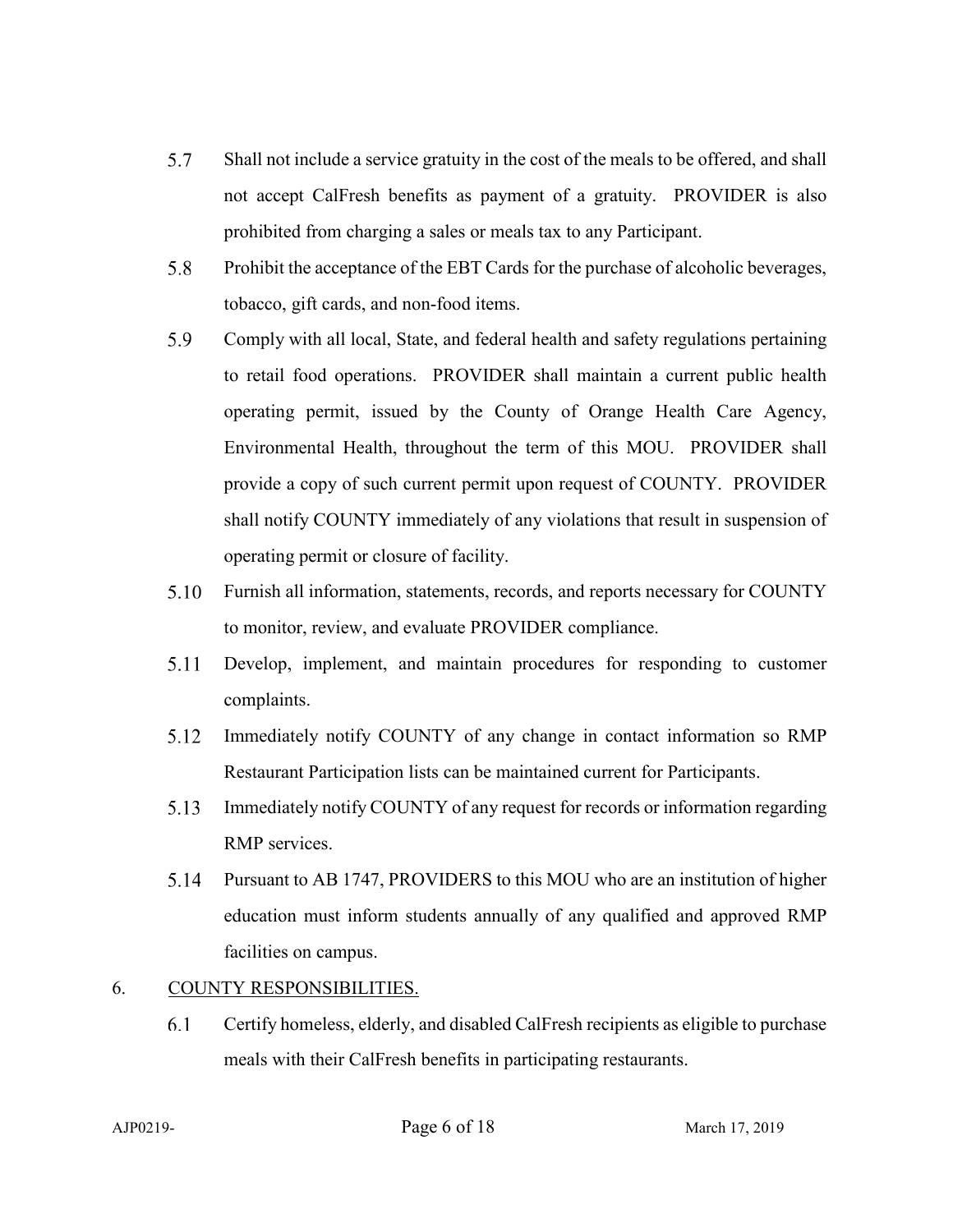- 6.2 Inform Participants of the names and addresses of the restaurants participating in the RMP and of the ability of the Participants to purchase Low Cost Meals with CalFresh benefits.
- 6.3 COUNTY shall develop a Quality Assurance Monitoring Plan to monitor PROVIDER's operations of the RMP to ensure compliance with the terms and conditions of this MOU. COUNTY may conduct annual compliance reviews, including review of any customer complaints, PROVIDER reports requested by COUNTY, and documentation of PROVIDER's current public health operating permit and liability insurance certificate.
- 6.4 COUNTY shall meet with PROVIDER, as needed, to resolve any noncompliance issues. This does not limit the County's ability to terminate this MOU pursuant to Paragraph [15.](#page-13-0)
- 7. FACILITIES:
	- It is mutually understood that PROVIDER will provide services at the  $7.1$ following facilities: 3090 Mace Ave, Apt C, Costa Mesa CA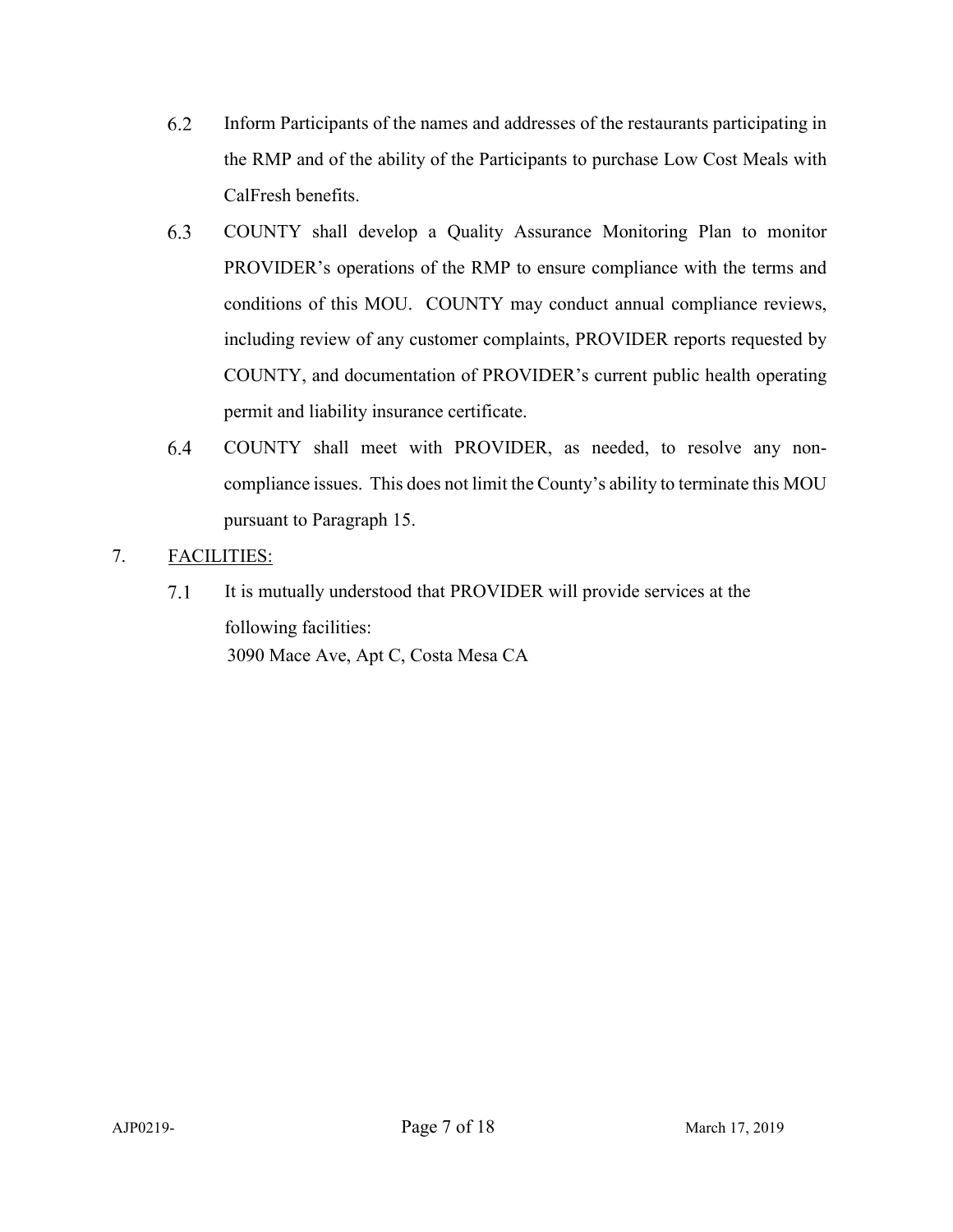$7.2$ PROVIDER and COUNTY may mutually agree in writing to add, change, modify, or delete facility location(s) as necessary to best serve the needs of COUNTY and Participants to be served under this MOU.

#### <span id="page-7-0"></span>8. NON-DISCRIMINATION

- 8.1 In the performance of this MOU, PROVIDER agrees that it shall not engage nor employ any unlawful discriminatory practices in the admission of Participants, provision of services or benefits to Participants, assignment of accommodations, treatment, evaluation, employment of personnel, or in any other respect, on the basis of race, religious creed, color, national origin, ancestry, physical disability, mental disability, medical condition, genetic information, marital status, sex, gender, gender identity, gender expression, age, sexual orientation, military and veteran status, or any other protected group, in accordance with the requirements of all applicable federal or State laws.
- 8.2 PROVIDER shall furnish any and all information requested by COUNTY and shall permit COUNTY access, during business hours, to books, records, and accounts in order to ascertain PROVIDER's compliance with Paragraph [8](#page-7-0) et seq.
- 8.3 Non-Discrimination in Employment
	- 8.3.1 All solicitations or advertisements for employees placed by or on behalf of PROVIDER shall state that all qualified applicants will receive consideration for employment without regard to race, religious creed, color, national origin, ancestry, physical disability, mental disability, medical condition, genetic information, marital status, sex, gender, gender identity, gender expression, age, sexual orientation, military and veteran status, or any other protected group, in accordance with the requirements of all applicable federal or State laws. Notices describing the provisions of the equal opportunity clause shall be posted in a conspicuous place for employees and job applicants.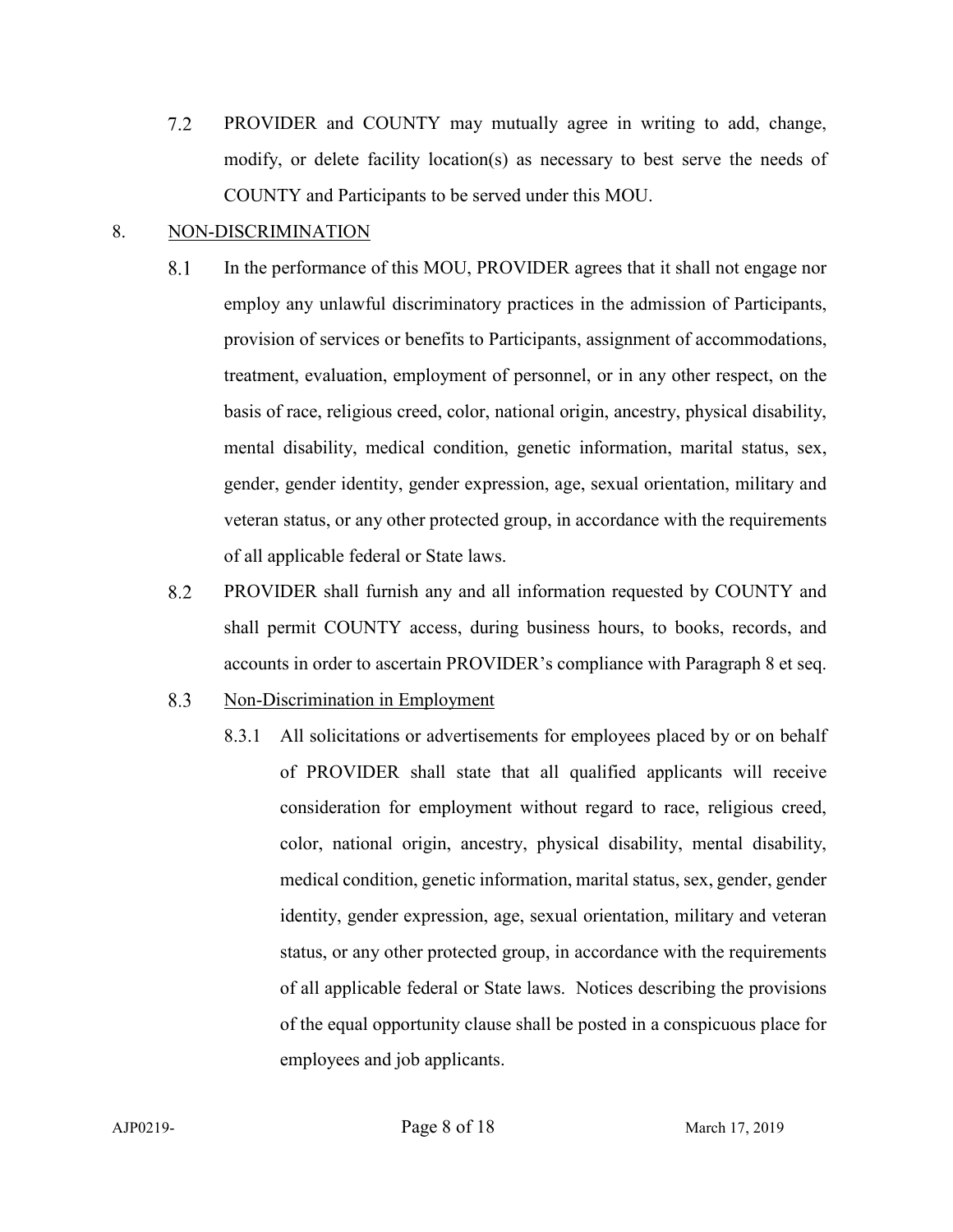8.3.2 PROVIDER shall refer any and all employees desirous of filing a formal discrimination complaint to:

> California Department of Fair Employment 2218 Kausen Drive, Suite 100 Elk Grove, CA 95758 Telephone: (800) 884-1684 (800) 700-2320 (TTY)

#### 8.4 Non-Discrimination in Service Delivery

8.4.1 PROVIDER shall comply with Titles VI and VII of the Civil Rights Act of 1964, as amended; Section 504 of the Rehabilitation Act of 1973, as amended; the Age Discrimination Act of 1975, as amended; the Food Stamp Act of 1977, as amended, and in particular 7 Code of Federal Regulations (CFR) section 272.6; Title II of the Americans with Disabilities Act of 1990; California Civil Code Section 51 et seq., as amended; California Government Code (CGC) Sections 11135-11139.5, as amended; CGC Section 12940 (c), (h), (i), and (j); CGC Section 4450; Title 22, California Code of Regulations (CCR) Sections 98000-98413; the Dymally-Alatorre Bilingual Services Act (CGC Section 7290- 7299.8); Section 1808 of the Removal of Barriers to Interethnic Adoption Act of 1996; and other applicable federal and State laws, as well as their implementing regulations (including Title 45 CFR Parts 80, 84, and 91; Title 7 CFR Part 15; and Title 28 CFR Part 42), and any other law pertaining to Equal Employment Opportunity, Affirmative Action, and Nondiscrimination, as each may now exist or be hereafter amended. PROVIDER shall not implement any administrative methods or procedures which would have a discriminatory effect or which would violate the California Department of Social Services (CDSS), Manual of

AJP0219- Page 9 of 18 March 17, 2019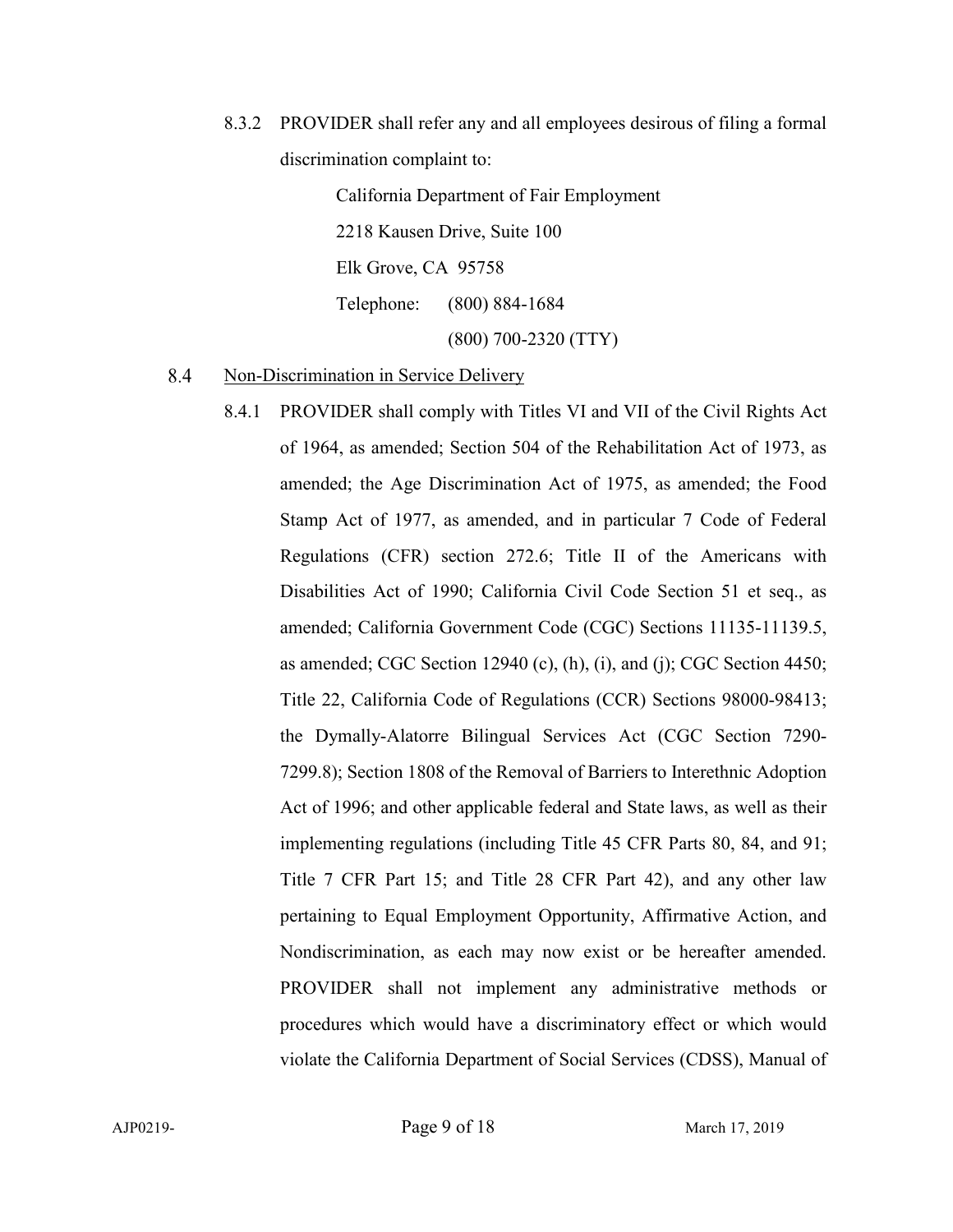Policies and Procedures (MPP) Division 21, Chapter 21-100. If there are any violations of this Paragraph, CDSS shall have the right to invoke fiscal sanctions or other legal remedies in accordance with California Welfare and Institutions Code (WIC) Section 10605, or CGC Sections 11135- 11139.5, or any other laws, or the issue may be referred to the appropriate federal agency for further compliance action and enforcement of Subparagraph [8](#page-7-0) et seq.

- 8.4.2 PROVIDER shall provide any and all Participants desirous of filing a formal complaint any and all information as appropriate:
	- 8.4.2.1 Pamphlet: "Your Rights Under California Welfare Programs" (PUB 13)
	- 8.4.2.2 Discrimination Complaint Form
	- 8.4.2.3 Civil Rights Contacts

County Civil Rights Contact

Orange County Social Services Agency

Program Integrity

Attn: Civil Rights Coordinator

P.O. Box 22001

Santa Ana, CA 92702-2001

Telephone: (714) 438-8877

State Civil Rights Contact

California Department of Social Services

Civil Rights Bureau

P.O. Box 944243, M.S. 15-70

Sacramento, CA 94244-2430

Federal Civil Rights Contact

U.S. Department of Health and Human Services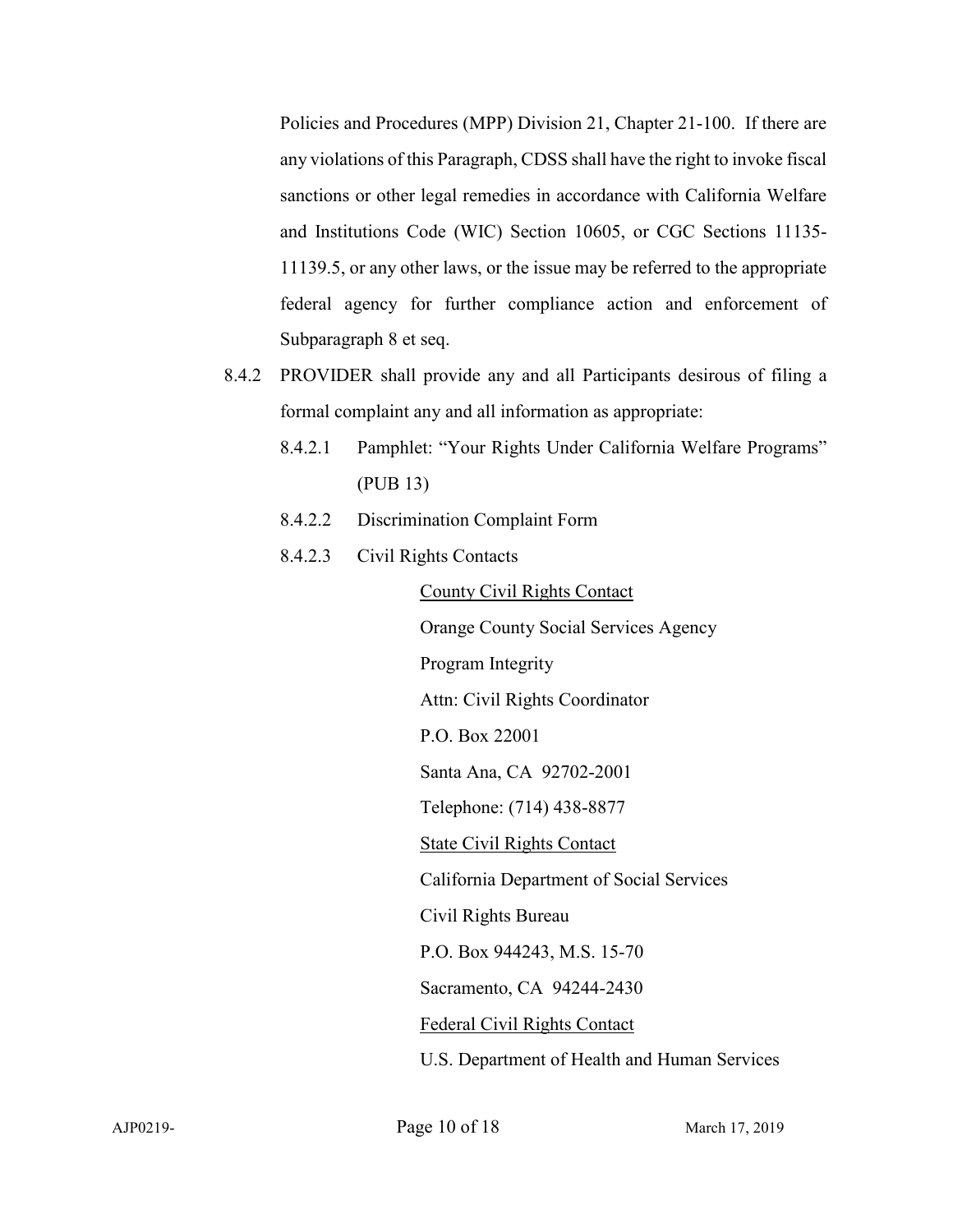Office of Civil Rights 50 U.N. Plaza, Room 322 San Francisco, CA 94102

#### 9. CONFIDENTIALITY

- 9.1 COUNTY and PROVIDER agree to maintain confidentiality of all records pursuant to WIC Sections 827 and 10850-10853, the CDSS MPP, Division 19- 000, and all other provisions of law and regulations promulgated thereunder relating to privacy and confidentiality, as each may now exist or be hereafter amended.
- 9.2 All records and information concerning any and all persons referred to PROVIDER by COUNTY or COUNTY's designee shall be considered and kept confidential by PROVIDER, PROVIDER's employees, agents, subcontractors, and all other individuals performing services under this MOU. PROVIDER shall require all of its employees, agents, subcontractors, and all other individuals performing services under this MOU to sign an agreement with PROVIDER before commencing the provision of any such services, agreeing to maintain confidentiality pursuant to this MOU.
- 9.3 PROVIDER shall inform all of its employees, agents, subcontractors, and all other individuals performing services under this MOU of this provision and that any person violating the provisions of said California state law may be guilty of a crime.
- 9.4 PROVIDER agrees that any and all subcontracts entered into shall be subject to the confidentiality requirements of this MOU.

#### 10. PUBLICITY, LITERATURE, ADVERTISEMENTS AND SOCIAL MEDIA

10.1 COUNTY owns all rights to the name, logos, and symbols of COUNTY. The use and/or reproduction of COUNTY's name, logos, or symbols for any purpose,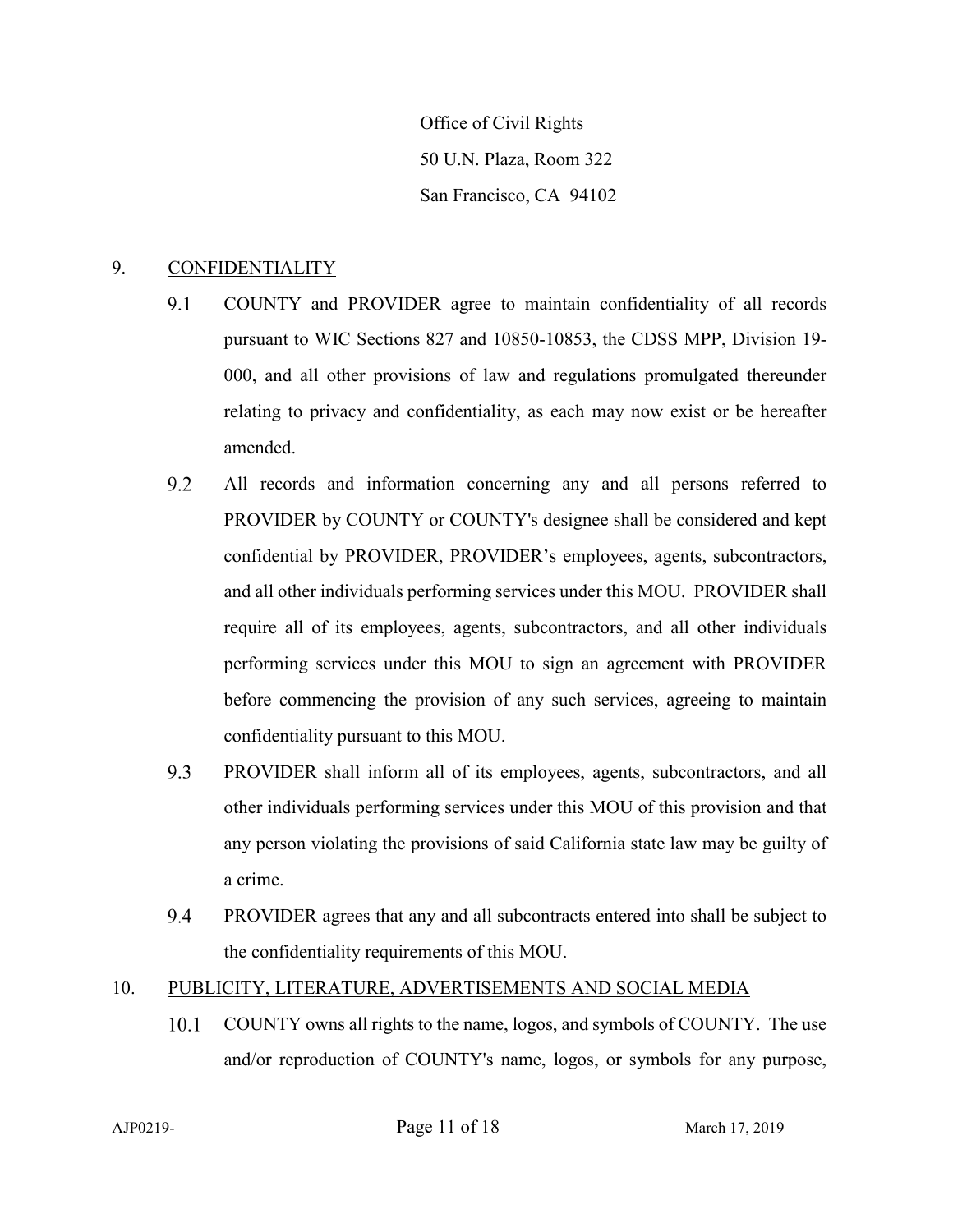including commercial advertisement, promotional purposes, announcements, displays, or press releases, without COUNTY's prior written consent, is expressly prohibited.

- 10.2 PROVIDER may develop and publish information related to this MOU where all of the following conditions are satisfied:
	- 10.2.1 COUNTY provides its written approval of the content and publication of the information at least thirty (30) days prior to PROVIDER publishing the information, unless a different timeframe for approval is agreed upon by COUNTY;
	- 10.2.2 Unless directed otherwise by COUNTY, the information includes a statement that the program, wholly or in part, is funded through County, State, and Federal Government funds;
	- 10.2.3 The information does not give the appearance that the COUNTY, its officers, employees, or agencies endorse:
		- 10.2.3.1 any commercial product or service; and,
		- 10.2.3.2 any product or service provided by PROVIDER, unless approved in writing by COUNTY; and
	- 10.2.4 If PROVIDER uses social media (such as Facebook, Twitter, YouTube, or other publicly available social media sites) to publish information related to this MOU, PROVIDER shall develop social media policies and procedures and have them available to the COUNTY. PROVIDER shall comply with COUNTY Social Media Use Policy and Procedures as they pertain to any social media developed in support of the services described within this MOU. The policy is available on the Internet at **<http://www.ocgov.com/gov/ceo/cio/govpolicies>**.

#### 11. INDEMNIFICATION

11.1 PROVIDER agrees to indemnify, defend with counsel approved in writing by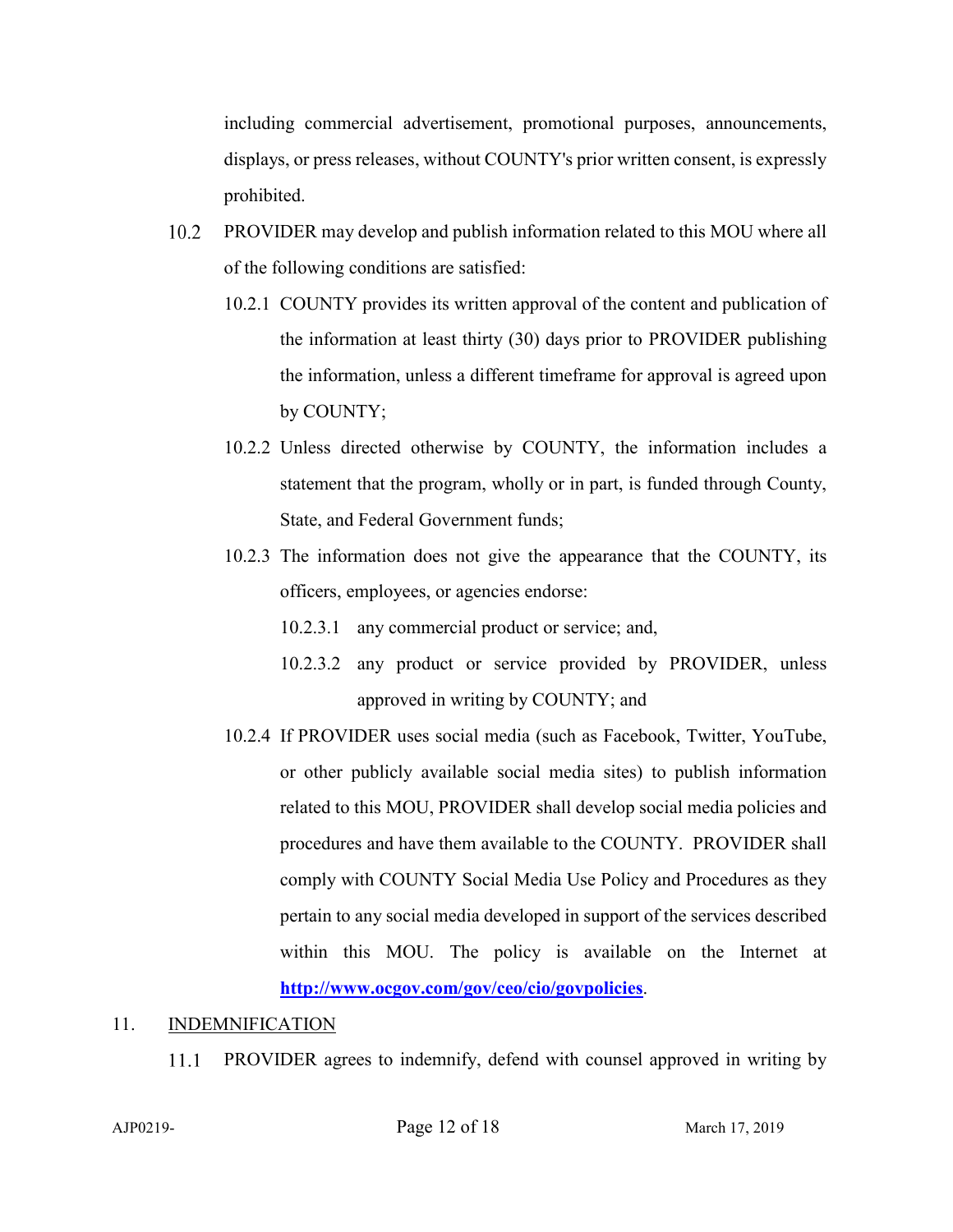COUNTY, and hold U.S. Department of Health and Human Services, the State, COUNTY, and their elected and appointed officials, officers, employees, agents, and those special districts and agencies which COUNTY's Board of Supervisors acts as the governing Board ('COUNTY INDEMNITEES') harmless from any claims, demands, or liability of any kind or nature, including, but not limited to, personal injury or property damage, arising from or related to the services, products, or other performance provided by PROVIDER pursuant to this MOU. If judgment is entered against PROVIDER and COUNTY by a court of competent jurisdiction because of the concurrent active negligence of COUNTY or COUNTY INDEMNITEES, PROVIDER and COUNTY agree that liability will be apportioned as determined by the court. Neither party shall request a jury apportionment.

#### 12. NOTIFICATION OF INCIDENTS, CLAIMS, OR SUITS

PROVIDER shall report to COUNTY, in writing within twenty-four (24) hours of occurrence, the following:

- $12.1$ Any accident or incident relating to services performed under this MOU that involves injury or property damage which may result in the filing of a claim or lawsuit against PROVIDER and/or COUNTY.
- 12.2 Any third party claim or lawsuit filed against PROVIDER arising from or relating to services performed by PROVIDER under this MOU.

#### <span id="page-12-0"></span>13. NOTICES

All notices, requests, claims correspondence, reports, statements authorized or required by this MOU, and/or other communications shall be addressed as follows:

COUNTY: County of Orange Social Services Agency Contracts and Procurement Services

500 N. State College, Suite 100

Orange, CA 92868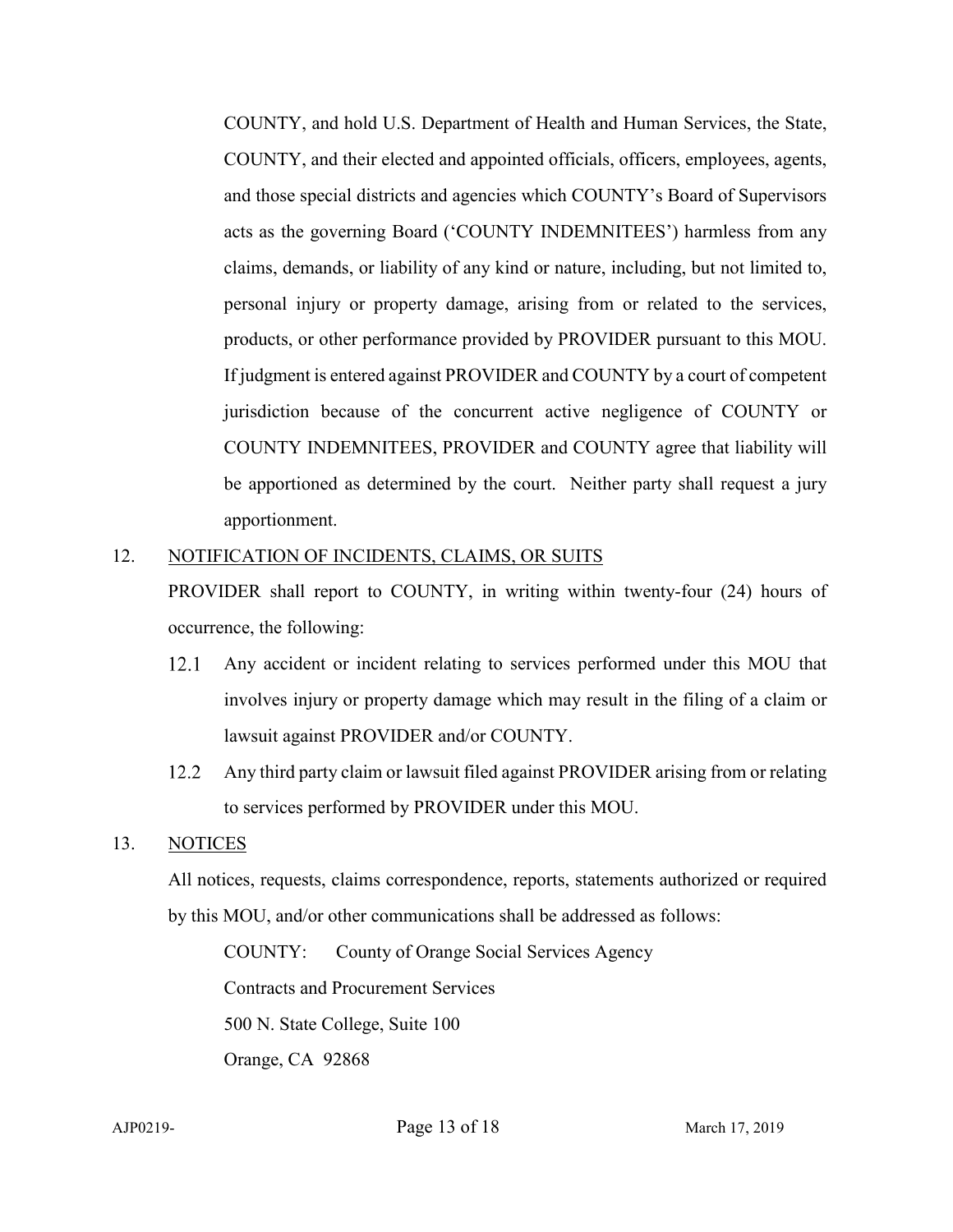#### PROVIDER:

Attn:

All notices shall be deemed effective when in writing and deposited in the United States mail, first class, postage prepaid and addressed as above. Any communications, including notices, requests, claims, correspondence, reports, and/or statements authorized or required by this MOU, addressed in any other fashion shall be deemed not given. The Parties each may designate by written notice from time to time, in the manner aforesaid, any change in the address to which notices must be sent.

#### 14. RESOLUTION OF CONFLICTS

For resolution of conflicts between COUNTY and PROVIDER in regards to the provisions of this MOU, the following shall apply:

- Step 1: Conference between the CalFresh recipient's Case Manager and the PROVIDER manager.
- Step 2: Conference between the COUNTY CalFresh Program Manager and/or Deputy Director or designee, and the PROVIDER Owner.
- Step 3: Conference between the COUNTY Director of Assistance Programs or designee and the PROVIDER Owner.

Nothing in this Paragraph limits the rights of the parties under Paragraph [15.](#page-13-0)

#### <span id="page-13-0"></span>15. TERMINATION

 $15.1$ COUNTY may terminate this MOU without penalty, immediately with cause or after thirty (30) days' written notice without cause, unless otherwise specified. Notice shall be deemed served on the date of mailing. Cause shall include, but not limited to, any breach of this MOU, any partial misrepresentation whether negligent or willful, fraud on the part of PROVIDER, discontinuance of the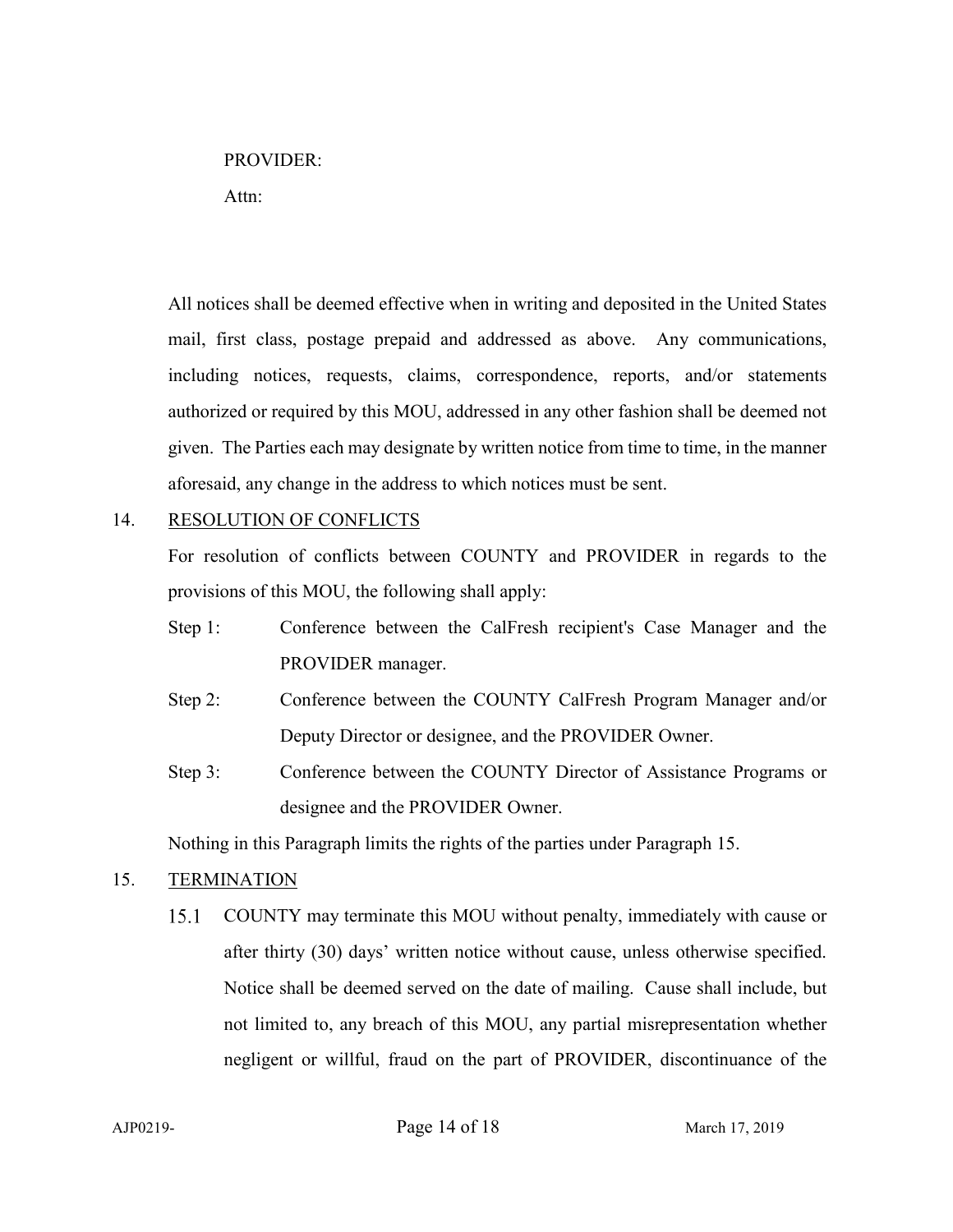services for reasons within PROVIDER's reasonable control, and repeated or continued violations of County ordinances unrelated to performance under this MOU that, in the reasonable opinion of COUNTY, indicate a willful or reckless disregard for County laws and regulations. Exercise by COUNTY of the right to terminate this MOU shall relieve COUNTY of all further obligations under this MOU.

15.2 If any term, covenant, condition, or provision of this MOU or the application thereof is held invalid, void, or unenforceable, the remainder of the provisions in this MOU shall remain in full force and effect and shall in no way be affected, impaired, or invalidated thereby.

#### 16. SIGNATURE IN COUNTERPARTS

The Parties agree that separate copies of this MOU may be signed by each of the Parties, and this MOU will have the same force and effect as if the original had been signed by all Parties. PROVIDER represents and warrants that the person executing this MOU on behalf of and for PROVIDER is an authorized agent who has actual authority to bind PROVIDER to each and every term, condition and obligation of this MOU and that all requirements of PROVIDER have been fulfilled to provide such actual authority.

#### 17. GENERAL PROVISIONS

- 17.1 In the performance of this MOU, PROVIDER may neither delegate its duties or obligations nor assign its rights, either in whole or in part, without the prior written consent of COUNTY. Any attempted delegation or assignment without prior written consent shall be void. The transfer of assets in excess of ten percent (10%) of the total assets of PROVIDER, or any change in the corporate structure, the governing body, or the management of PROVIDER, which occurs as a result of such transfer, shall be deemed an assignment of benefits under the terms of this MOU requiring COUNTY approval.
- 17.2 PROVIDER shall not subcontract for services under this MOU without the prior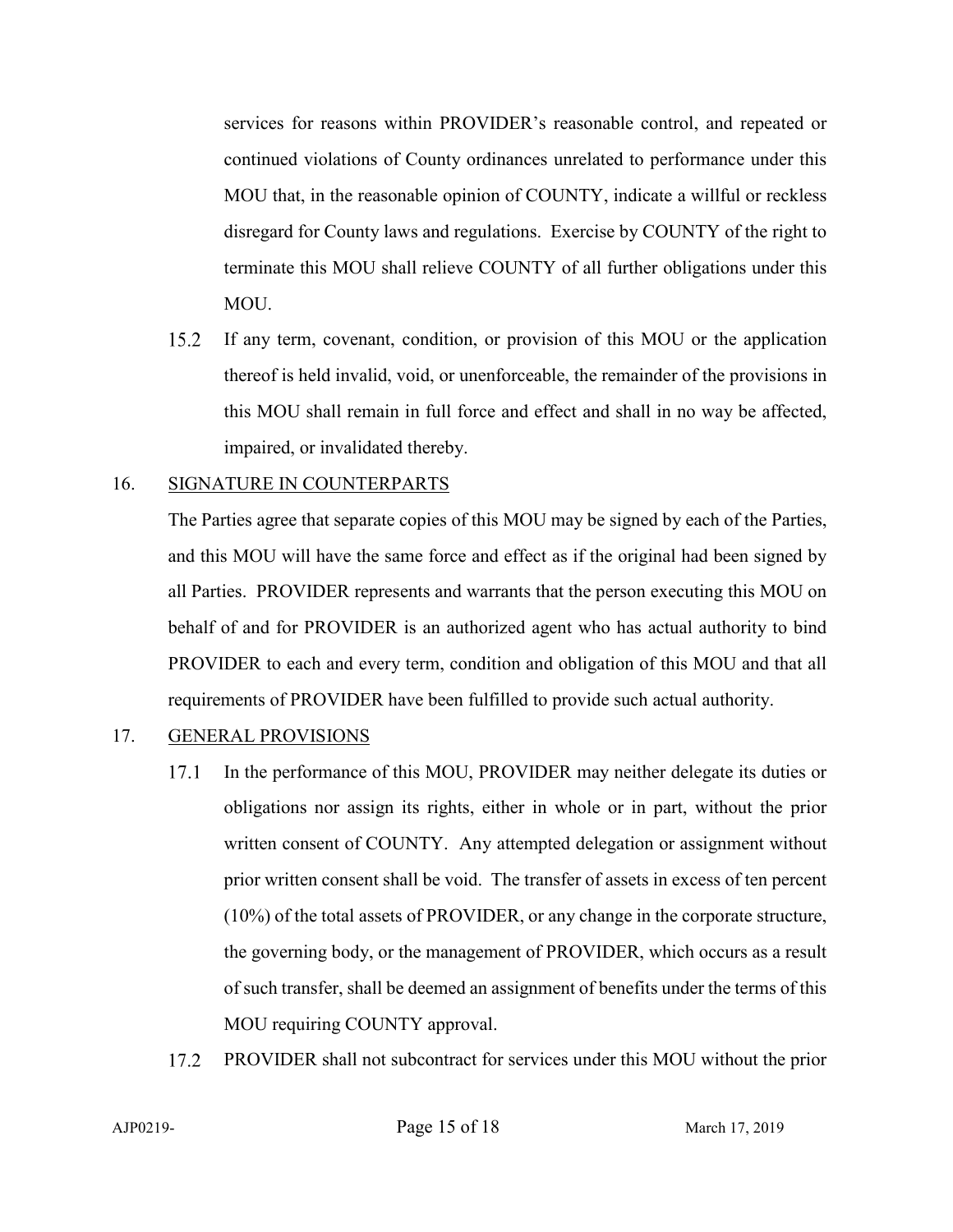written consent of SSA. If SSA consents in writing to a subcontract, in no event shall the subcontract alter, in any way, any legal responsibility of PROVIDER to COUNTY. All subcontracts must be in writing and copies of same shall be provided to SSA. PROVIDER shall include in each subcontract any provision SSA may require.

- 17.3 Nothing herein contained shall be construed as creating the relationship of employer and employee, or principal and agent, between COUNTY and any participant participating in this program, or any of PROVIDER's agents or employees.
- 17.4 This MOU, represents the entire understanding of the Parties with respect to the subject matter. No change, modification, extension, termination or waiver of this MOU, or any of the understandings herein contained, shall be valid unless made in writing and signed by duly authorized representatives of the Parties hereto.
- This MOU has been negotiated and executed in the State of California and shall 17.5 be governed by and construed under the laws of the State of California. In the event of any legal action to enforce or interpret this MOU, the sole and exclusive venue shall be a court of competent jurisdiction located in Orange County, California, and the Parties hereto agree to and do hereby submit to the jurisdiction of such court, notwithstanding Code of Civil Procedure Section 394. Furthermore, the Parties specifically agree to waive any and all rights to request that an action be transferred for trial to another county.
- 17.6 PROVIDER warrants that it and its Personnel, as described in Paragraph of this MOU, who are subject to individual registration and/or licensing requirements, have all necessary licenses and permits required by the laws of the United States, State of California, County of Orange, and all other appropriate governmental agencies to perform the services described in this MOU, and agrees to maintain, and require its Personnel to maintain, these licenses and permits in effect for the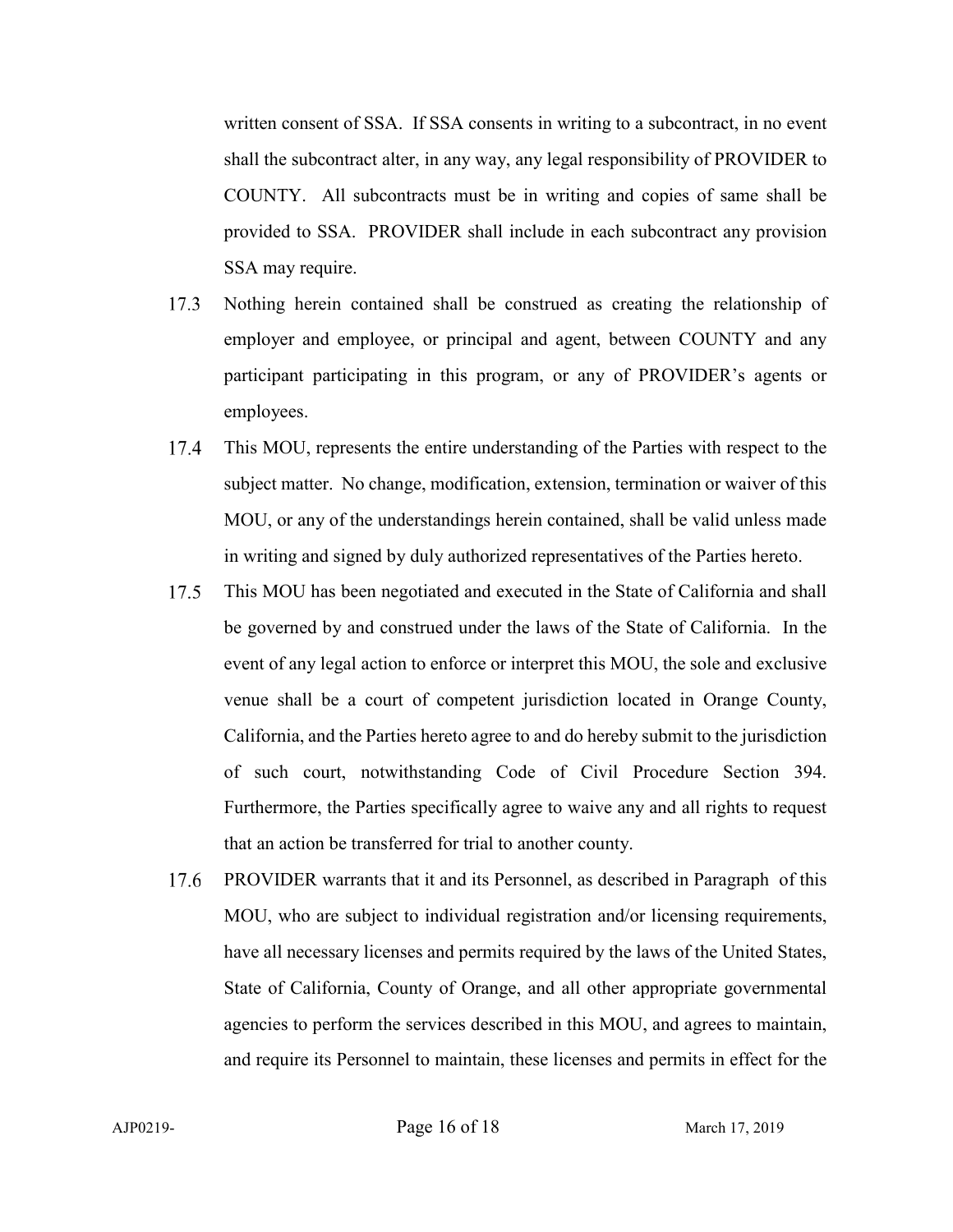duration of this MOU. PROVIDER must notify COUNTY within one (1) business day of any change in license or permit status (e.g., becoming expired, inactive, etc.).

- 17.7 In the performance of this MOU, PROVIDER shall comply with all applicable laws and regulations of the United States, State of California, County of Orange, and County of Orange Social Services Agency, and all administrative regulations, rules, and policies adopted thereunder, as each and all may now exist or be hereafter amended.
- 17.8 In the performance of this MOU, PROVIDER may neither delegate its duties or obligations nor assign its rights, either in whole or in part, without the prior written consent of COUNTY. Any attempted delegation or assignment without prior written consent shall be void.
- 17.9 The various headings, numbers, and organization herein are for the purpose of convenience only and shall not limit or otherwise affect the meaning of this MOU.